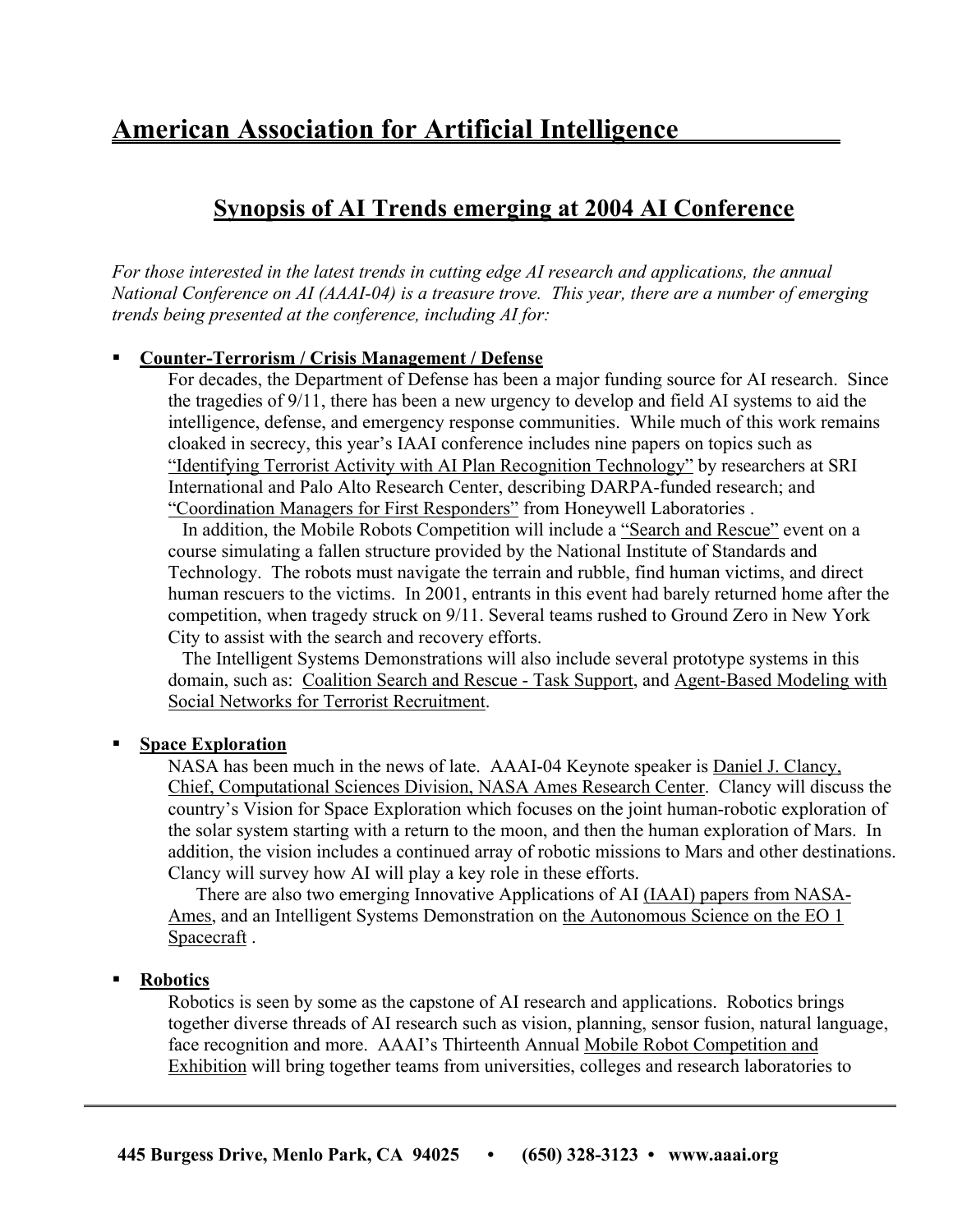# **American Association for Artificial Intelligence**

compete and demonstrate state-of-the-art research in robotics and AI. This year there will be three events: (1) the Robot Challenge wherein the competing robots are supposed to register, volunteer, and give a talk at the conference, (2) Rescue Robot Competition which challenges robots in a simulated fallen structure to find human victims, and direct human rescuers to the victims, and (3) Open Interaction Task involving human-robot interaction in an unstructured environment. In addition, The Robot Exhibition will provide a venue to showcase current robotics and embodied-AI research that does not fit into the competition tasks.

 Invited speaker Sebastian Thrun from Stanford University will describe the Groundhog robot system designed to map abandoned mines in his talk "Real Robots for the Real World." According to a 1991 survey "tens of thousands, perhaps even hundreds of thousands, of abandoned mines exist in the United States. Not even the U.S. Bureau of Mines knows the exact number, because federal recording of mining claims was not required until 1976." Thrun will present some recent innovations in robotic mapping and exploration of unknown and hazardous environments. The Groundhog system was a joint effort between leading mobile roboticists at two of the leading robotics research centers -- Stanford University and Carnegie Mellon University.

There are also several robot demonstrations in the Intelligent Systems Demonstrations portion of the conference program.

#### **Web / Computer Science**

AI technology is an integral component of current and future trends in intelligent computing. There are nine different talks and papers on various aspects of this trend at the conference. Peter Norvig, Google Director of Search Quality, will talk about AI trends in Web search engines. Edward Feigenbaum of Stanford University, and a pioneer in the field of AI, will give an invited talk on themes that have long been central to AI work within a contemporary context -- such as discussing knowledge webs and new applications of knowledge-based systems. Alex (Sandy) Pentland, Director of Human Dynamics Research at the MIT Media Lab, will discuss trends in wearable machine perception to characterize, annotate, and influence fact-to-face interactions. Pentland asserts that such technology can augment peoples' memory, initiate productive interactions, and improve group decision making and distributed work force functioning. Tim Finin, of the University of Maryland, will discuss emerging trends in software agents. There are also several emerging Innovative Applications of AI papers in this domain.

# **Health Care / Elderly**

The world's population is rapidly aging, and some are predicting a coming 'crisis in caregiving.' Intelligent technologies have the potential to help avoid this crisis by providing people with ways to adapt to the physical and cognitive changes that can accompany aging. In her talk "Intelligent Technology for Adaptive Aging" Martha Pollack of the University of Michigan will describe the state-of-the-art in such technology, highlighting the important role of AI. Two related Innovative Applications of AI papers will be presented: "A Robotic Wayfinding System for the Visually Impaired," and "The Independent LifeStyle Assistant".